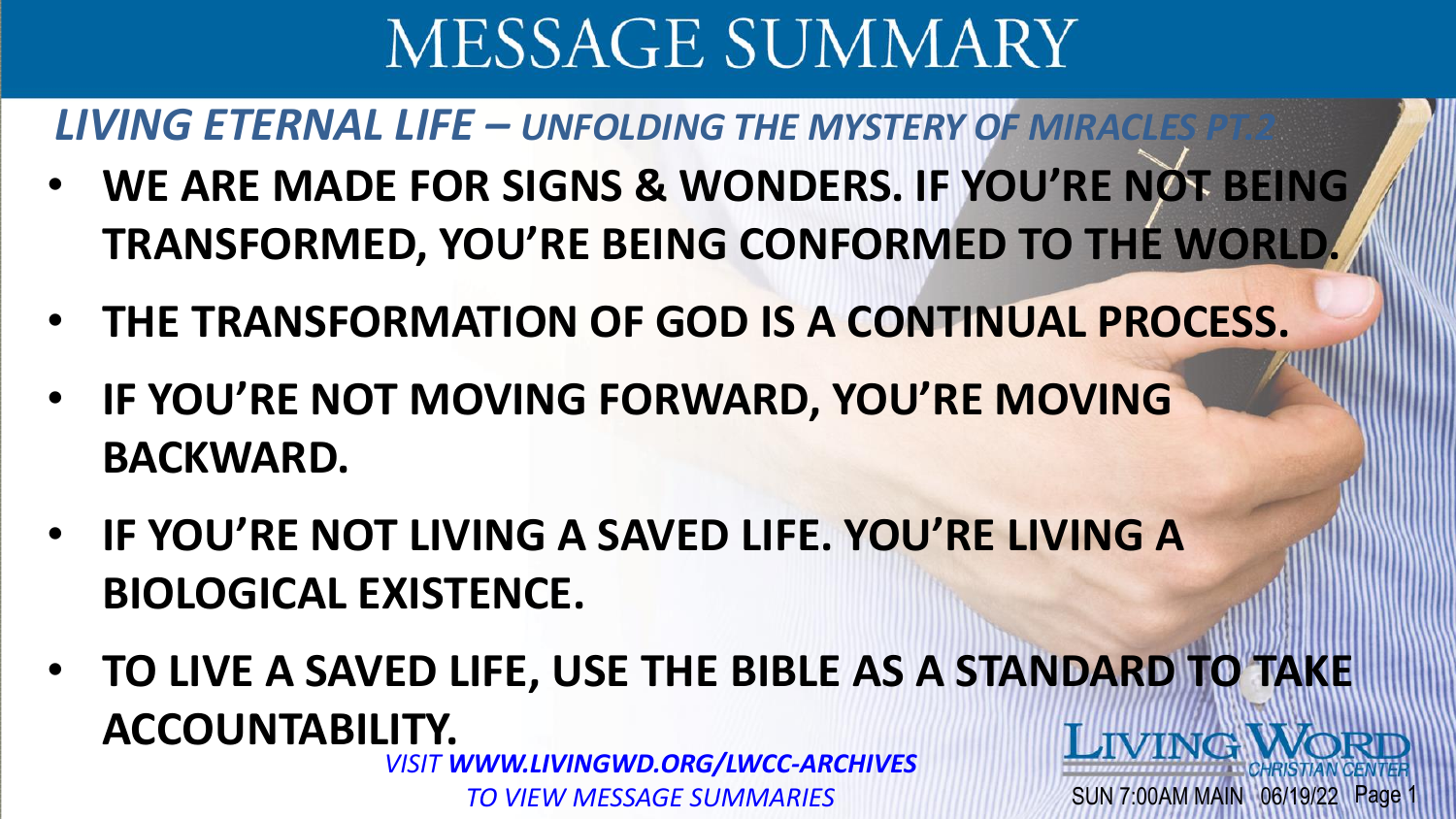**LIVING ETERNAL LIFE – UNFOLDING THE MYSTERY OF MIRACLES** 

- **YOUR ETERNAL LIFE BEGINS THE DAY YOU GET BORN AGAIN.**
- **JESUS WAS THE SAMPLE SON. HE WAS THE STANDARD. MIRACLES MAKES US MASTERS.**
- **MANKIND IS A DISTRIBUTOR FOR WHAT HAS ALREADY BEEN PROVIDED FOR US IN HEAVEN.**
- **YOU DO MIRACLES BY THE WORK OF THE LAW OR BY THE HEARING OF FAITH. YOU CAN LIVE IN A LIMITLESS LIFESTYLE.**
- **THE WORLD IS WAITING FOR MIRACLES. IT'S GOING TO TAKE A MIRACLE LEVEL TO SOLVE THE WORLD'S PROBLEM.** SUN 7:00AM MAIN 06/19/22 Page 2 *VISIT WWW.LIVINGWD.ORG/LWCC-ARCHIVES TO VIEW MESSAGE SUMMARIES*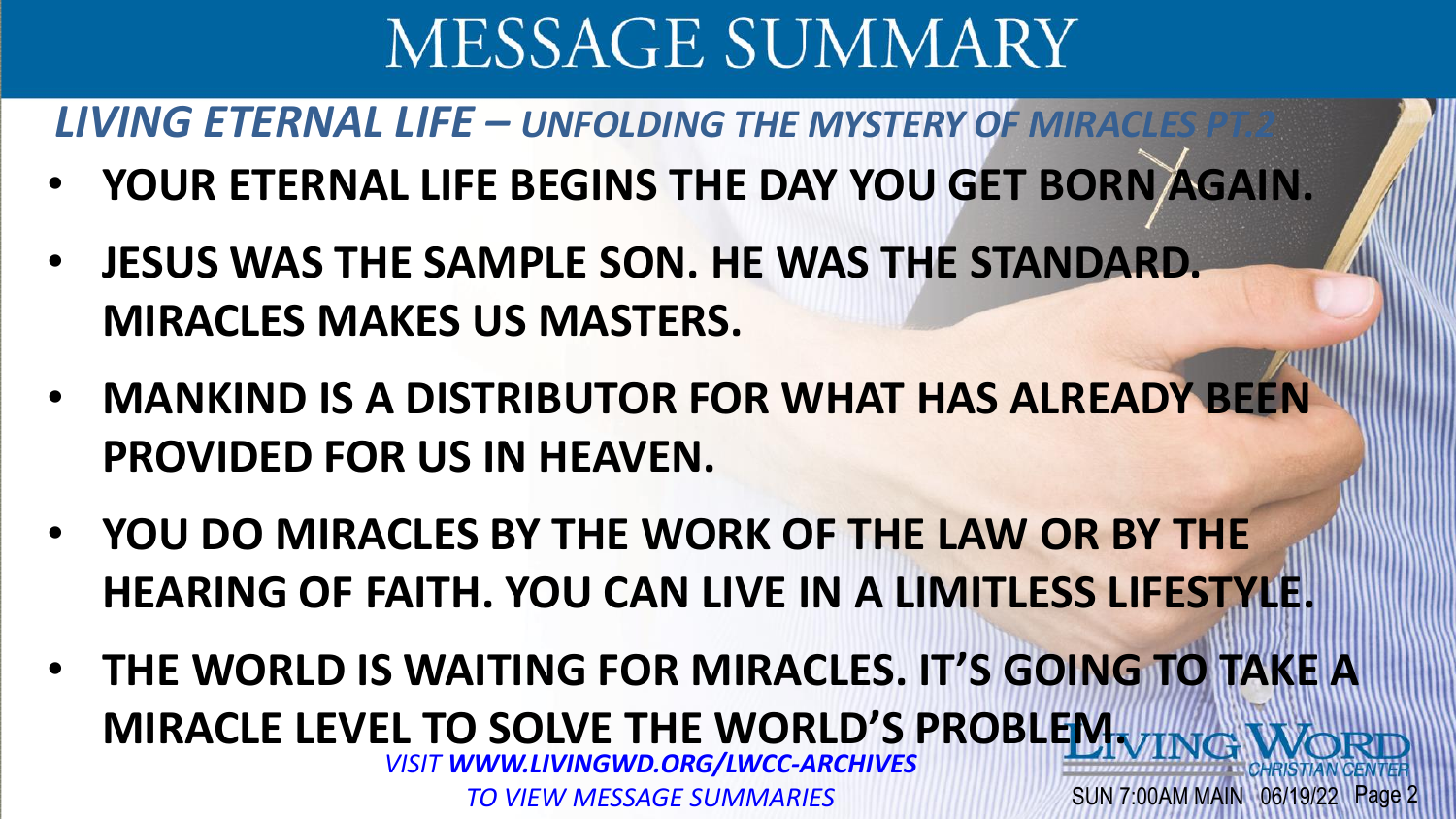### **LIVING ETERNAL LIFE – UNFOLDING THE MYSTERY OF MIRACLES**

- **MIRACLES CHOOSES LEADERSHIP. MIRACLES ARE THE STANDARD. YOU ARE DESIGNED FOR MIRACLES. MIRACLES OPERATE ON THE ETERNAL LEVEL.**
- **BELIEVERS ARE ON THE ETERNAL LEVEL. OPERATE AND LIVE SO THE SUPERNATURAL CAN FLOW.**
- **SATAN KNOWS MIRACLES MAKES YOU A MASTER. YOU GET MIRACLES WORKING YOU WILL TAKE EVERYTHING HE STOLE.**
- **ANSWERED PRAYER IS A MIRACLE. YOU'RE A DISTRIBUTOR FOR ALMIGHTY GOD.** LIVING WORL

SUN 7:00AM MAIN 06/19/22 Page 3

*VISIT WWW.LIVINGWD.ORG/LWCC-ARCHIVES TO VIEW MESSAGE SUMMARIES*